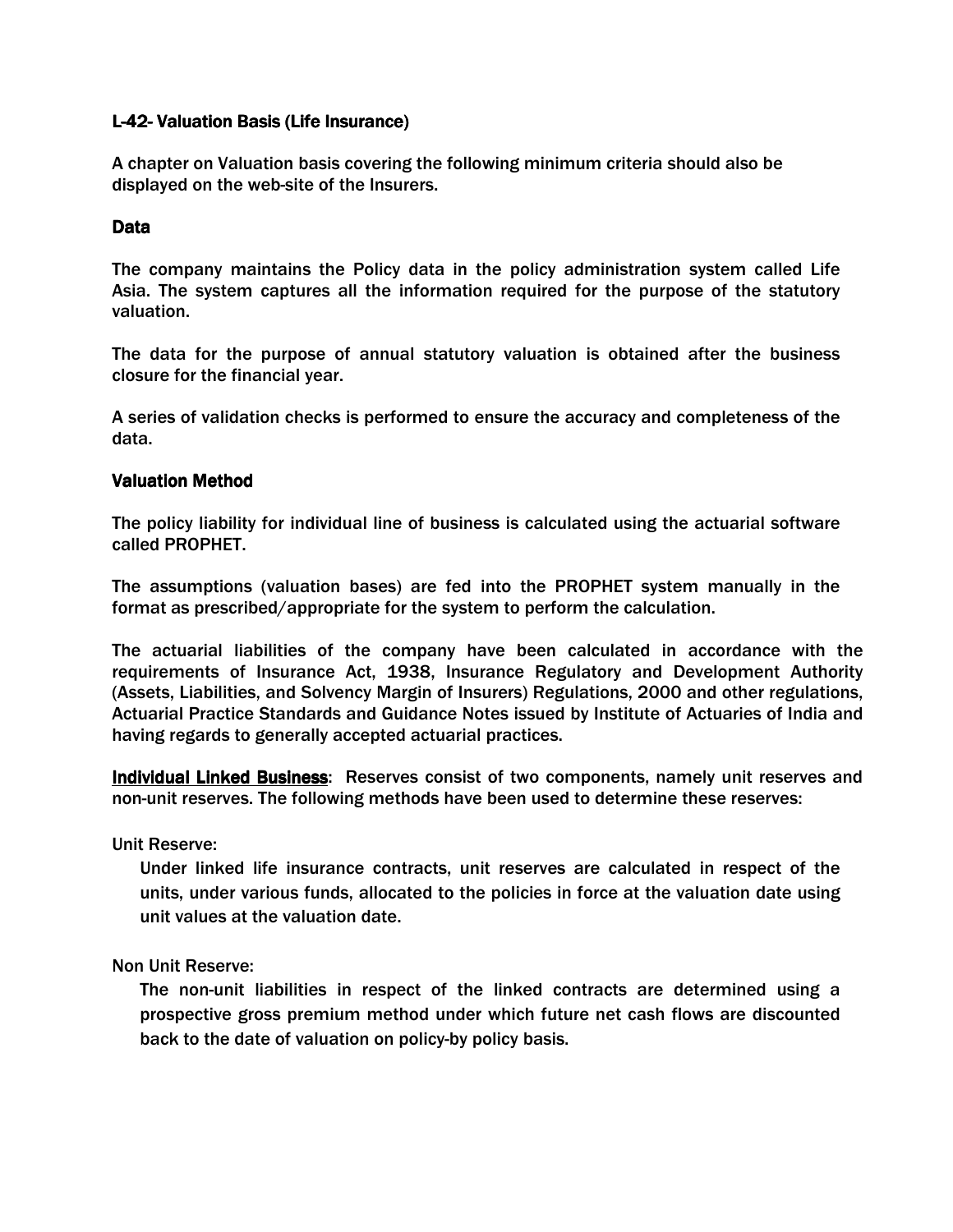In addition to the above, a separate provision is made for the following:

- i) Lapsed policies: I have kept the full unit reserves in respect of lapsed policies which, based on valuation assumptions, are likely to be revived. The reserves kept under the lapsed policies which are not likely to be revived have been calculated in a manner to ensure that the amount of such reserve is not less than the surrender value payable in respect of such policies, if any. I have also determined the total unit reserve in respect of all lapsed policies within the reinstatement period and the excess of the total unit reserve over and above the mathematical reserve kept under the lapsed policies is set aside as fund for future appropriation.
- ii) Unearned mortality charges: One month's mortality charges based on mortality charges deducted in the month March 2012 in respect of all in-force policies have been kept as unearned mortality charges reserve.
- iii) Unearned morbidity charges: One month's morbidity charges based on morbidity charges deducted in the month March 2012 in respect of in-force policies with morbidity benefit have been kept as unearned morbidity charges reserve. For Health product, the charges are deducted annually in advance. In this case the unearned morbidity charges till the next renewal date has been kept as unearned morbidity charge reserve.
- iv) Incurred but not reported (IBNR) claims: For individual unit-linked Life contracts, two months' mortality charges based on mortality charges deducted in the last month have been kept as IBNR. For unit-linked health contract, as the delay in reporting for health related claims is comparatively less than mortality related claims, half month's morbidity charge has been kept as IBNR.
- v) Extra Mortality Reserve: The lives subject to extra mortality and morbidity risk pay higher mortality charges. The unearned mortality and morbidity charges above will include these extra charges. The extra mortality reserve in respect of substandard lives is therefore implicitly allowed in unearned mortality/morbidity charge calculation.
- vi) Miscellaneous Reserve: This reserve is held in order to give benefit of unit value appreciation to the policyholders with effect from the date of deposit in respect of policies not yet issued.
- vii) Options and Guarantees: As none of the contracts offer any financially significant options or guarantees, I have not provided any extra reserve in respect of options and guarantees.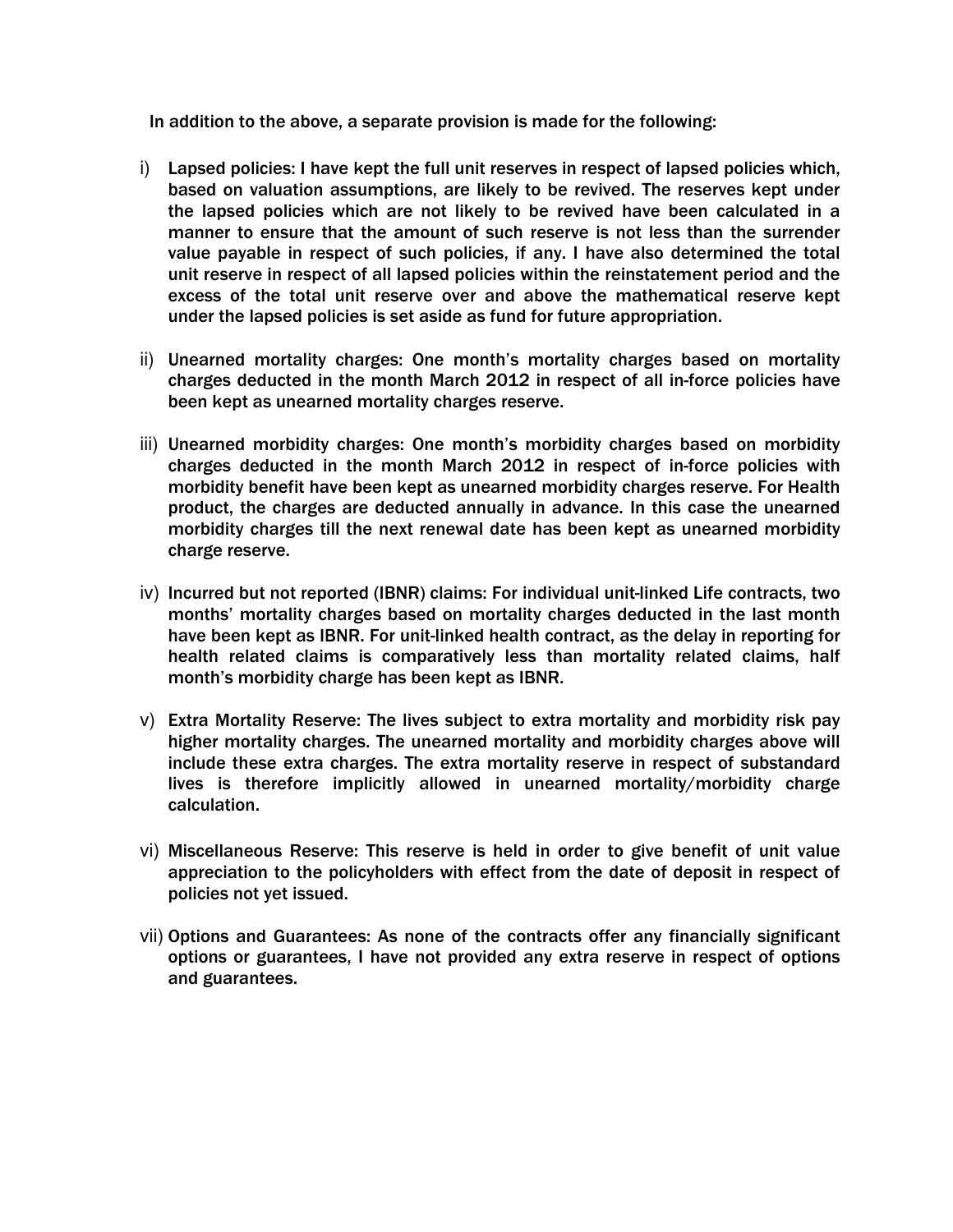#### **Individual Non-Linked Business:**

As on valuation date the company had only term assurance policy under non-linked category. The reserve is determined using gross premium method. The reserve under this method is excess of discounted value of future benefit outgo and expenses including commission over discounted value of future office premium. For regular premium policies this method may give rise to negative reserve which is zeroised and the reserve is topped up by the unearned premium for the policy year. For single premium polices where policy is eligible for surrender value the mathematical reserve is the higher of gross premium reserve calculated above and the surrender value. Surrender values are not offered on regular premium term contracts

## Group Linked Business

Reserves consist of two components, namely unit reserves and non-unit reserves. The following methods have been used to determine these reserves:

## Unit Reserve:

The reserve held under the group unit-linked plan is unit reserve which is calculated in respect of the units, under various funds, allocated to the policies in force at the valuation date using unit values at the valuation date.

## Non-Unit Reserve:

The future management charges are higher than the future expenses allowing for MAD. As no negative cash flow occurs in the future under valuation assumptions, I have kept nonunit reserve as zero.

# **Group Non-Linked Business**

The method adopted for group yearly renewable term is unearned premium reserve (UPR) method. For group credit life, Gross Premium method was adopted.

For group yearly renewable term, run-off triangle approach has been used to calculate IBNR at the valuation date.

For Group Retirement Benefit Plan, the accumulated fund value is kept as reserve.

#### **Valuation Assumptions**

# **Individual Unit-Linked Products**

#### Interest Rate

The interest rate assumption is derived based on the current redemption yield and in accordance with the IRDA Regulations 2000 and Guidance Notes issued by Institute of Actuaries of India.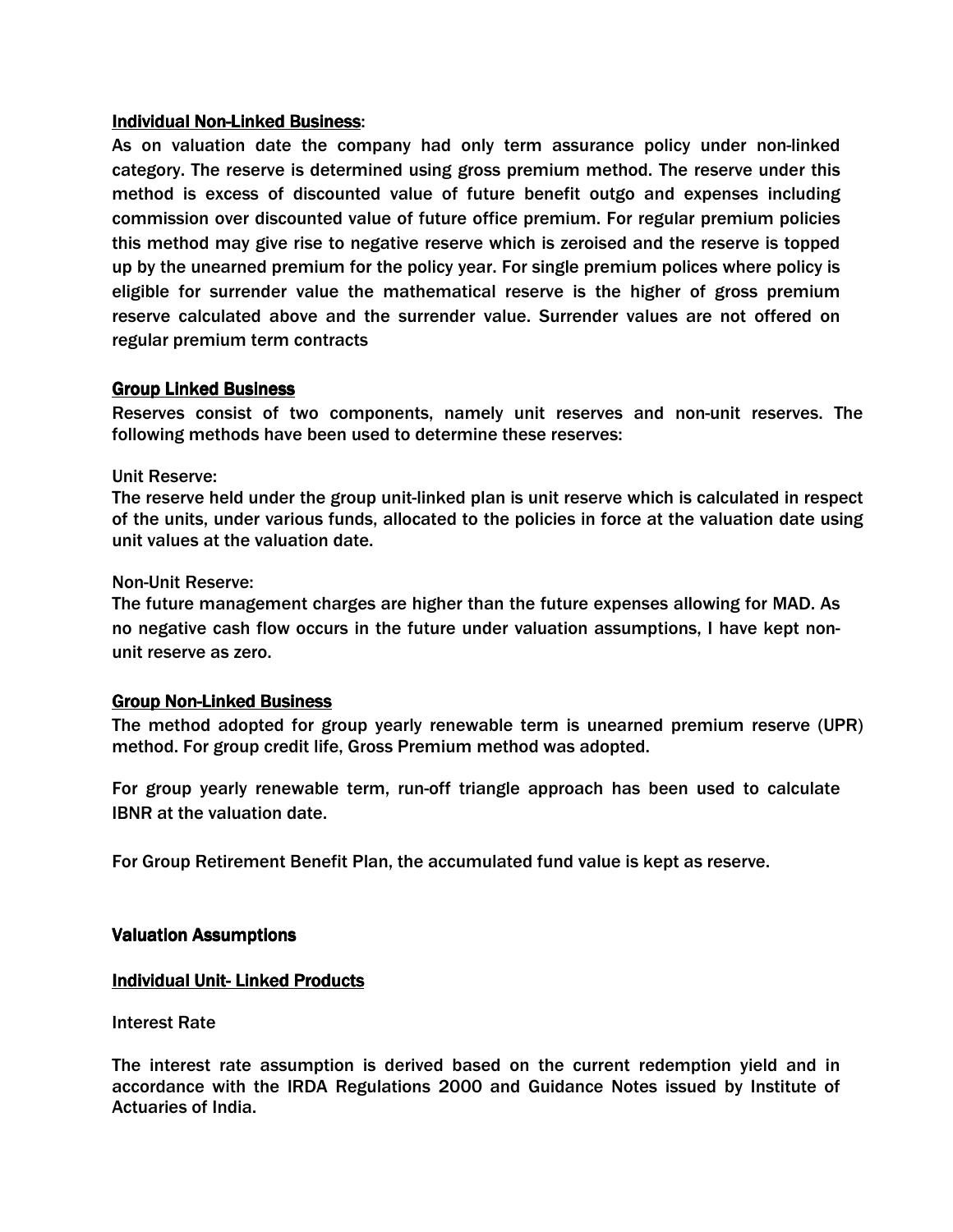The interest rate used for the purpose of non-unit unit reserve calculation 4.88% p.a. for next five years and 4.06% p.a. thereafter.

## Fund Growth Rate

For the purpose of the projection an assumption is made for future fund growth for various funds. This is arrived based on the current yield on various instruments like G-sec, Money Market etc and the proportion of these instruments in each of the fund the company offer for its unit-linked policy-holder.

| <b>Fund Name</b>    | <b>Next 5 Years</b> | Beyond 5 years |
|---------------------|---------------------|----------------|
| <b>Equity</b>       | 8.88%               | 8.06%          |
| <b>Debt</b>         | 7.04%               | 6.22%          |
| <b>Balanced</b>     | 8.23%               | 7.41%          |
| Liquid              | 4.69%               | 3.87%          |
| <b>Value Fund</b>   | 8.38%               | 7.56%          |
| <b>Index Fund</b>   | 9.13%               | 8.31%          |
| <b>Dynamic Fund</b> | 8.88%               | 8.06%          |

## Inflation Rate

The inflation rate used of the purpose of valuation is 4.54%.

#### Mortality

The mortality assumption used is 88% of IALM 1994 -96 Ultimate for all products.

#### **Morbidity**

This is applicable for inbuilt riders attached to IndiaFirst Education Plan and IndiaFirst Young India Plan. Morbidity rate used is 0.2178 per 1000 SA

#### Expense

The renewal expense per policy for the purpose of valuation is Rs.331 for the single premium and Rs.529 for regular premium for the products IndiaFirst Savings Plan, IndiaFirst Education Plan and IndiaFirst Future Plan.

The renewal expense per policy assumed is 1.92% of the annual premium for regular premium and 0.6% of single premium for single premium mode for the products IndiaFirst Smart Saving Plan, IndiaFirst Young India Plan, IndiaFirst Money Back Health Insurance Plan and IndiaFirst High Life Plan.

The expense is assumed to increase at inflation rate mentioned above.

The fund management expense is 0.3% of the unit-reserve.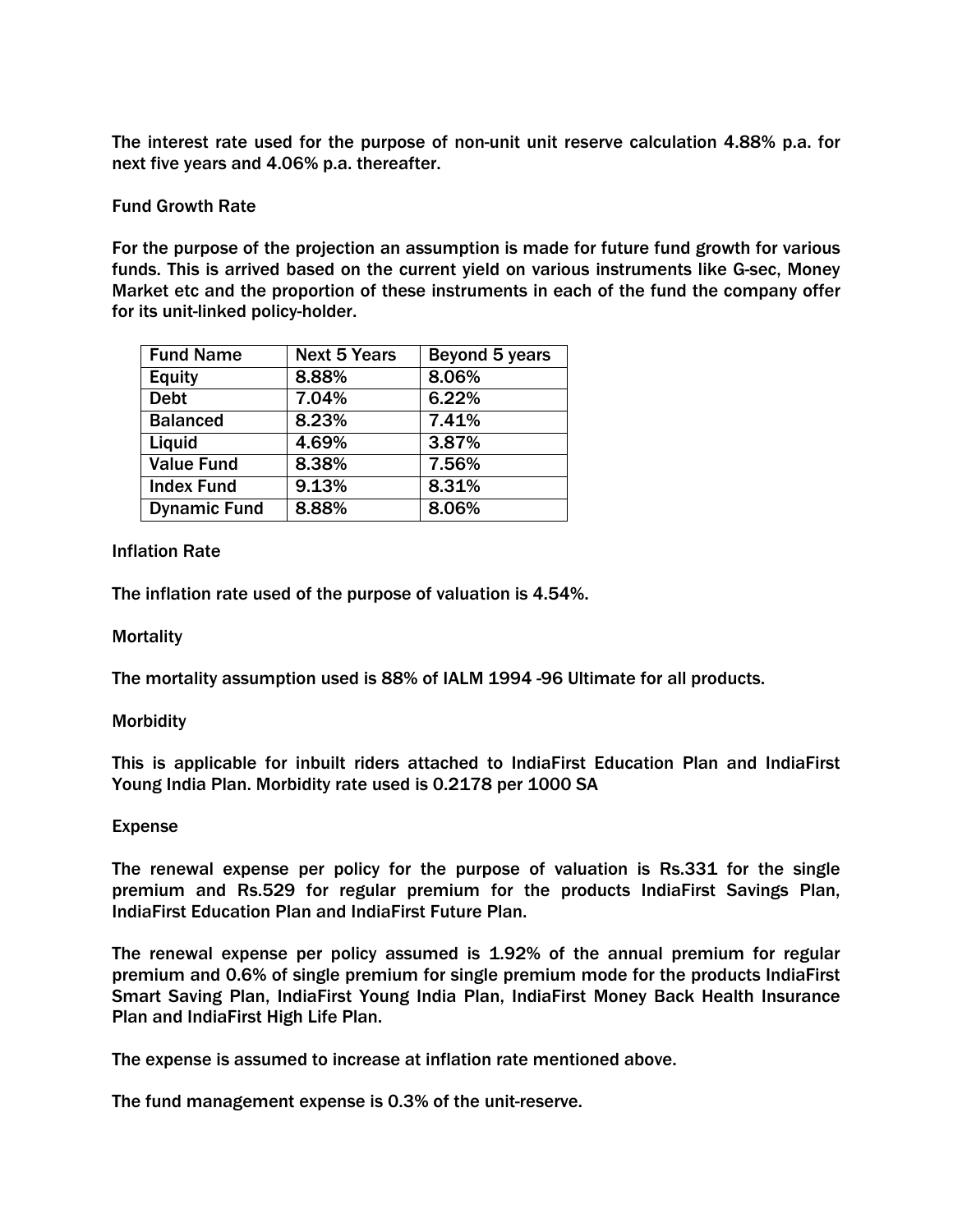# **Individual Non-Linked Products**

## Interest Rate

The interest rate assumed for with-profit products is 5.98% for next five years and 5.16% thereafter. The interest rate assumed for term products is 5.88% for next five years and 5.06% thereafter.

#### **Mortality**

The mortality assumption used is

| <b>Product</b>                     | as % of IALM 1994-<br>96 ultimate |
|------------------------------------|-----------------------------------|
| <b>IndiaFirst Life Plan</b>        | 60.5%                             |
| <b>IndiaFirst Anytime Plan</b>     | 55%                               |
| <b>IndiaFirst Secure Save Plan</b> | 110%                              |
| IndiaFirst Maha Jeevan Plan        | 88%                               |

#### Expense

The renewal expense of IndiaFirst Anytime Plan and IndiaFirst Life Plan is Rs.159 p.a. for regular premium and Rs.79 p.a. for single premium. Claim expense of 1.2% of death benefit subject to maximum of Rs.10,000

The renewal expense of IndiaFirst Secure Save Plan and IndiaFirst Maha Jeevan Plan is 2.4% of annual premium.

# One Year Group Term

The reserve with respect to this product is UPR and it based on the received premium less commission.

#### **Group Credit Life Plan**

Interest Rate

The interest rate used is 5.88% for next five years and 5.06% thereafter.

**Mortality** 

The mortality assumption used is